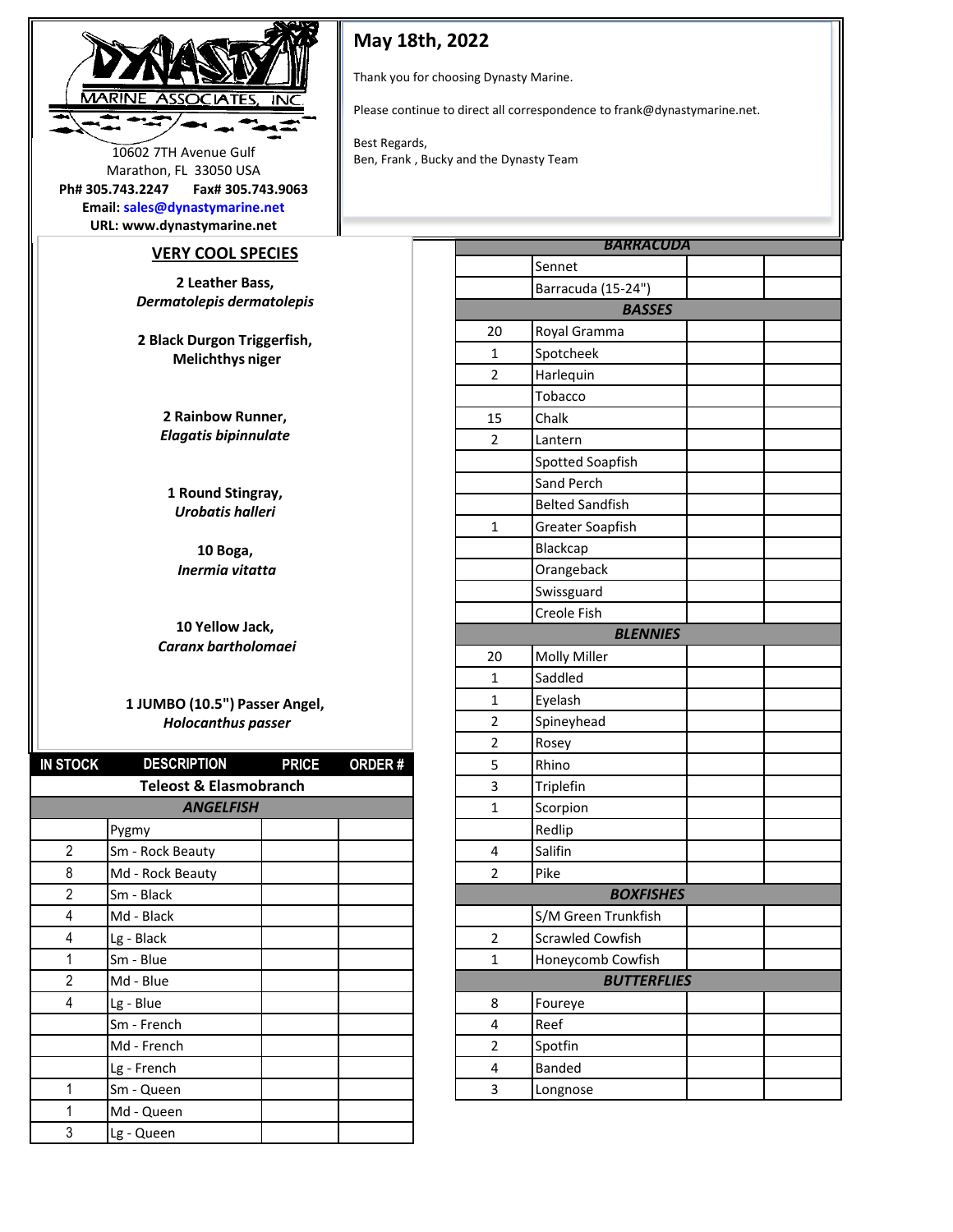|                | <b>CARDINAL FISH</b>   |  |                | <b>GOBIES</b> (cont                 |
|----------------|------------------------|--|----------------|-------------------------------------|
| $\overline{2}$ | <b>Flame Cardinal</b>  |  | 1              | Saddle Stargazer                    |
|                | <b>Barred Cardinal</b> |  | 5              | Peppermint                          |
|                | Two-Spot Cardinal      |  |                | Sharknose                           |
|                | Asst. Cardinals        |  |                | Yellowline                          |
|                | <b>DAMSELFISH</b>      |  | $\mathbf{1}$   | Orange Spotted                      |
| $\overline{2}$ | <b>Bicolor</b>         |  |                | White-Eye                           |
| 4              | Beaugregory            |  |                | Banner                              |
| 2              | Cocoa                  |  |                | Seminole                            |
| 2              | Dusky/Scarletback      |  |                | Blue                                |
| 4              | Orange/Threespot       |  |                | Spottfin                            |
|                | <b>Green Chromis</b>   |  |                | <b>GOATFISH</b>                     |
| 35             | <b>Blue Chromis</b>    |  | 4              | Spotted Goatfish                    |
| 6              | Jewel                  |  | 4              | Yellow                              |
|                | Purple                 |  |                | <b>GROUPER (Season is open fron</b> |
|                | Sunshine               |  | 1              | Graysby                             |
|                | Lightning              |  |                | Rockhind                            |
| 4              | S/M Sgt Major          |  |                | Redhind                             |
| $\overline{2}$ | M/L Sgt Major          |  | $\mathbf 1$    | Coney                               |
|                | <b>DRUMS</b>           |  |                | Lg Red (20" +)                      |
| 10             | High-Hat               |  |                | Black (24" +)                       |
|                | Jack Knife Fish        |  |                | <b>GRUNTS</b>                       |
| 1              | Md/Lg Spotted Drum     |  | 5              | White                               |
|                | <b>EELS</b>            |  | 20             | Cottonwick                          |
| 1              | Chainlink              |  | 10             | French                              |
|                | Viper Moray            |  | 10             | Smallmouth                          |
|                | Goldentail             |  | 10             | Tomtate                             |
|                | Purplemouth            |  | 5              | Bluestripe                          |
|                | Spotted Moray          |  |                | Caesar                              |
|                | Garden Eel             |  | 5              | Sm - Porkfish (1.5-3")              |
|                | Garden Eel, 12 lot     |  | 25             | M & L - Porkfish (3-8")             |
|                | Sm Green Moray         |  | 10             | <b>Striped Grunt</b>                |
|                | Md Green Moray         |  |                | Sailor's Choice                     |
| $\overline{2}$ | Lg Green Moray         |  |                | Sm/Md Spanish                       |
|                | <b>FILEFISH</b>        |  | $\overline{2}$ | Lg Spanish                          |
|                | Slender                |  |                | <b>Black Margate</b>                |
|                | Fringed                |  |                | <b>HAMLETS</b>                      |
|                | Orange Spotted         |  | 1              | <b>Butter</b>                       |
|                | Planehead              |  | 3              | <b>Barred</b>                       |
|                | Unicorn                |  |                | Blue                                |
|                | Orange                 |  |                | <b>Black</b>                        |
| $\overline{2}$ | Scrawled               |  |                | Copper                              |
|                | White Spotted          |  |                | Indigo                              |
|                | <b>GOBIES</b>          |  |                | Yellowtail                          |
| 20             | Masked                 |  | $\mathbf{1}$   | Shy                                 |
|                | Crested                |  |                | <b>Mutton Hamlet</b>                |
| $\overline{2}$ | <b>Bridled</b>         |  |                | <b>HOGFISH</b>                      |
|                | Tiger                  |  | 2              | S/M - Spanish Hogfish               |
| 20             | Neon                   |  | $\overline{2}$ | M/L - Spanish Hogfish               |
|                | Goldspot               |  |                | S/M - Cuban Hogfish                 |
| $\overline{2}$ | Rusty                  |  |                | M/L - Cuban Hogfish                 |
| 3              | Dash                   |  |                | Rooster Hogfish                     |

| <b>GOBIES</b> (cont'd) |                                                      |  |  |  |  |
|------------------------|------------------------------------------------------|--|--|--|--|
| 1                      | Saddle Stargazer                                     |  |  |  |  |
| 5                      | Peppermint                                           |  |  |  |  |
|                        | Sharknose                                            |  |  |  |  |
|                        | Yellowline                                           |  |  |  |  |
| 1                      | Orange Spotted                                       |  |  |  |  |
|                        | White-Eye                                            |  |  |  |  |
|                        | <b>Banner</b>                                        |  |  |  |  |
|                        | Seminole                                             |  |  |  |  |
|                        | Blue                                                 |  |  |  |  |
|                        | Spottfin                                             |  |  |  |  |
|                        | <b>GOATFISH</b>                                      |  |  |  |  |
| 4                      | <b>Spotted Goatfish</b>                              |  |  |  |  |
| 4                      | Yellow                                               |  |  |  |  |
|                        | <b>GROUPER (Season is open from May to December)</b> |  |  |  |  |
| 1                      | Graysby                                              |  |  |  |  |
|                        | Rockhind                                             |  |  |  |  |
|                        | Redhind                                              |  |  |  |  |
| 1                      | Coney                                                |  |  |  |  |
|                        | Lg Red (20" +)                                       |  |  |  |  |
|                        | Black (24" +)                                        |  |  |  |  |
|                        | <b>GRUNTS</b>                                        |  |  |  |  |
| 5                      | White                                                |  |  |  |  |
| 20                     | Cottonwick                                           |  |  |  |  |
| 10                     | French                                               |  |  |  |  |
| 10                     | Smallmouth                                           |  |  |  |  |
| 10                     | Tomtate                                              |  |  |  |  |
| 5                      | Bluestripe                                           |  |  |  |  |
|                        | Caesar                                               |  |  |  |  |
| 5                      | Sm - Porkfish (1.5-3")                               |  |  |  |  |
| 25                     | M & L - Porkfish (3-8")                              |  |  |  |  |
| 10                     | <b>Striped Grunt</b>                                 |  |  |  |  |
|                        | Sailor's Choice                                      |  |  |  |  |
|                        | Sm/Md Spanish                                        |  |  |  |  |
| 2                      | Lg Spanish                                           |  |  |  |  |
|                        | <b>Black Margate</b>                                 |  |  |  |  |
|                        | <b>HAMLETS</b>                                       |  |  |  |  |
| 1                      | <b>Butter</b>                                        |  |  |  |  |
| 3                      | <b>Barred</b>                                        |  |  |  |  |
|                        | Blue                                                 |  |  |  |  |
|                        | <b>Black</b>                                         |  |  |  |  |
|                        | Copper                                               |  |  |  |  |
|                        | Indigo                                               |  |  |  |  |
|                        | Yellowtail                                           |  |  |  |  |
| 1                      | Shy                                                  |  |  |  |  |
|                        | <b>Mutton Hamlet</b>                                 |  |  |  |  |
|                        | <b>HOGFISH</b>                                       |  |  |  |  |
| 2                      | S/M - Spanish Hogfish                                |  |  |  |  |
| 2                      | M/L - Spanish Hogfish                                |  |  |  |  |
|                        | S/M - Cuban Hogfish                                  |  |  |  |  |
|                        | M/L - Cuban Hogfish                                  |  |  |  |  |
|                        | Rooster Hogfish                                      |  |  |  |  |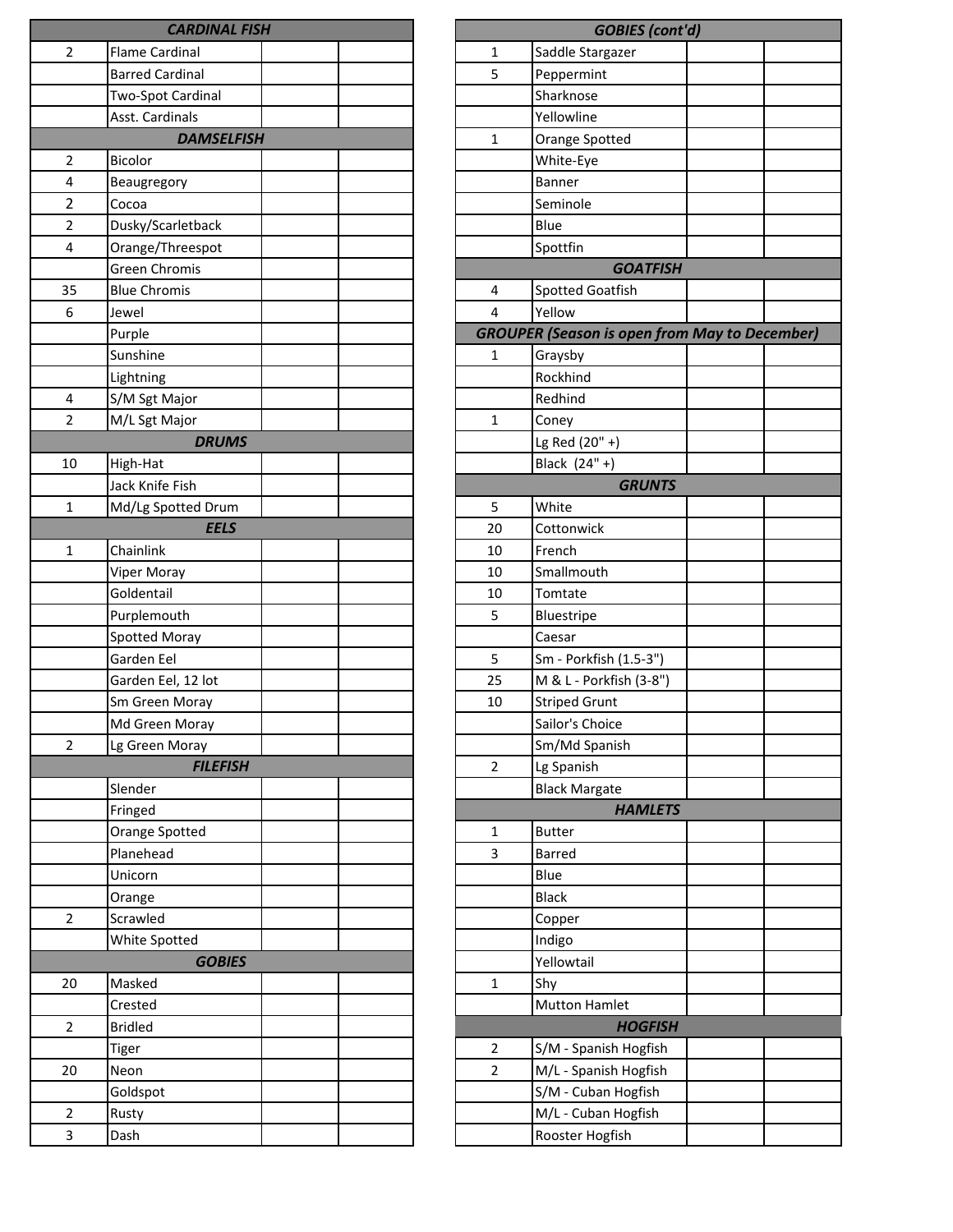|                | <b>JACKS</b>                                  |  |                | <b>SEAHORSES/PIPEFISH</b>                        |  |
|----------------|-----------------------------------------------|--|----------------|--------------------------------------------------|--|
|                | <b>Atlantic Bumper</b>                        |  |                | Asst. Pipefish                                   |  |
| 15             | Bar Jack                                      |  |                | Pygmy Seahorse                                   |  |
|                | <b>Jack Crevalle</b>                          |  |                | <b>Giant Seahorse</b>                            |  |
|                | <b>Blue Runner</b>                            |  |                | <b>SHARKS</b> - For full list, please refer to 2 |  |
| 50             | Lookdown - Quarantined                        |  |                | Bonnethead pup                                   |  |
| 12             | Yellow Jack                                   |  |                | Bonnethead                                       |  |
| 1              | Horse-Eye Jack                                |  |                | Blacknose                                        |  |
|                | <b>JAWFISH</b>                                |  |                | <b>SNAPPERS</b>                                  |  |
| 10             | Pearly Yellowheaded                           |  | 10             | Lane                                             |  |
|                | Dusky                                         |  |                | Grey                                             |  |
|                | Yellowheaded                                  |  | 5              | Yellowtail                                       |  |
| $\mathbf{1}$   | <b>Banded</b>                                 |  |                | Vermillion                                       |  |
| 1              | Mottled                                       |  |                | Schoolmaster                                     |  |
|                | <b>PARROTFISH</b>                             |  |                | Mahogany                                         |  |
| 2              | Asst. Juveniles                               |  |                | Mutton                                           |  |
|                | <b>Bucktooth</b>                              |  |                | <b>SQUIRRELFISH &amp; SOLDIER</b>                |  |
|                | Md - Striped                                  |  | 10             | Dusky                                            |  |
|                | Lg - Striped                                  |  |                | Reef                                             |  |
|                | Md - Princess                                 |  |                | Longspine                                        |  |
|                | Lg - Princess                                 |  | $\mathbf{1}$   | Longjaw                                          |  |
| 1              | Redband                                       |  |                | S/M - Blackbar                                   |  |
| $\mathbf{1}$   | Redtail                                       |  | 50             | M/L - Blackbar                                   |  |
|                | Md-Rainbow                                    |  |                | Glasseye Snapper                                 |  |
| 6              | Lg - Rainbow                                  |  |                | <b>STING RAYS &amp; GUITARFI.</b>                |  |
| $\mathbf{1}$   | Md - Stoplight                                |  | 10             | Yellow                                           |  |
| $\mathbf{1}$   | Lg - F Stoplight                              |  |                | Cownose (Captive born)                           |  |
|                | Md - Queen                                    |  |                | Cownose - Quarantined                            |  |
|                | Lg - Queen                                    |  |                | Atlantic                                         |  |
| $\overline{2}$ | Md - Blue                                     |  |                | S Southern (Captive born                         |  |
| 3              | Lg - Blue                                     |  |                | Southern (12-18")                                |  |
| $\overline{2}$ | Md - Midnight                                 |  |                | Guitarfish pups (Captive)                        |  |
| 2              | Lg - Midnight                                 |  |                | Guitarfish                                       |  |
|                | <b>PUFFERFISH</b>                             |  |                | <b>SURGEONFISH</b>                               |  |
| 10             | Sharpnose                                     |  | $\overline{2}$ | S - Doctorfish (1.5-3")                          |  |
| $\mathbf{1}$   | <b>Bandtail</b>                               |  | 10             | M & L - Doctorfish (3-8")                        |  |
| 3              | <b>Striped Burrfish</b>                       |  | 4              | S - Ocean Surgeon (1.5-3")                       |  |
| $\mathbf{1}$   | S/M - Balloonfish                             |  | 10             | M & L - Ocean Surgeon (3-8")                     |  |
| $\overline{2}$ | M/L - Balloonfish                             |  | 5              | S - Blue Tang (1.5-3")                           |  |
|                | Checkered                                     |  | 5              | M & L - Blue Tang (3-8")                         |  |
|                | Web Burrfish                                  |  |                | <b>TRIGGERFISH</b>                               |  |
|                | <b>Bridled Burrfish</b>                       |  | $\overline{2}$ | Sargassum Trigger                                |  |
|                | Lg - Porcupine                                |  | $\overline{2}$ | M/L - Black Durgeon                              |  |
|                |                                               |  |                |                                                  |  |
|                | XL - Porcupine                                |  |                | <b>Grey Trigger</b>                              |  |
|                | Lg - Spotted Burrfish                         |  | 1              | Queen Trigger                                    |  |
|                | XL - Spotted Burrfish<br><b>SCORPION FISH</b> |  |                | <b>WRASSE</b>                                    |  |
|                |                                               |  | 10             | Asst. Juveniles                                  |  |
| 3              | Reef Scorpionfish                             |  | 10             | Bluehead                                         |  |
| $\overline{2}$ | S/M - Lionfish                                |  | 4              | Clown                                            |  |
| 4              | M/L - Lionfish                                |  | 4              | <b>Slippery Dick</b>                             |  |
| 6              | XL - Lionfish                                 |  | 6              | Yellowhead                                       |  |
|                | Spotted Scorpion                              |  | $\mathbf{1}$   | Green Razor                                      |  |

|    | SEAHORSES/PIPEFISH                                             |  |
|----|----------------------------------------------------------------|--|
|    | Asst. Pipefish                                                 |  |
|    | Pygmy Seahorse                                                 |  |
|    | <b>Giant Seahorse</b>                                          |  |
|    | <b>SHARKS</b> - For full list, please refer to 2022 price list |  |
|    | Bonnethead pup                                                 |  |
|    | Bonnethead                                                     |  |
|    | <b>Blacknose</b>                                               |  |
|    | <b>SNAPPERS</b>                                                |  |
| 10 | Lane                                                           |  |
|    | Grey                                                           |  |
| 5  | Yellowtail                                                     |  |
|    | Vermillion                                                     |  |
|    | Schoolmaster                                                   |  |
|    | Mahogany                                                       |  |
|    | Mutton                                                         |  |
|    | <b>SQUIRRELFISH &amp; SOLDIER FISH</b>                         |  |
| 10 | Dusky                                                          |  |
|    | Reef                                                           |  |
|    | Longspine                                                      |  |
| 1  | Longjaw                                                        |  |
|    | S/M - Blackbar                                                 |  |
| 50 | M/L - Blackbar                                                 |  |
|    | Glasseye Snapper                                               |  |
|    | <b>STING RAYS &amp; GUITARFISH</b>                             |  |
| 10 | Yellow                                                         |  |
|    | Cownose (Captive born)                                         |  |
|    | Cownose - Quarantined                                          |  |
|    | Atlantic                                                       |  |
|    | S Southern (Captive born                                       |  |
|    | Southern (12-18")                                              |  |
|    | Guitarfish pups (Captive)                                      |  |
|    | Guitarfish                                                     |  |
|    | <b>SURGEONFISH</b>                                             |  |
| 2  | S - Doctorfish (1.5-3")                                        |  |
| 10 | M & L - Doctorfish (3-8")                                      |  |
| 4  | S - Ocean Surgeon (1.5-3")                                     |  |
| 10 | M & L - Ocean Surgeon (3-8")                                   |  |
| 5  | S - Blue Tang (1.5-3")                                         |  |
| 5  | M & L - Blue Tang (3-8")                                       |  |
|    | <b>TRIGGERFISH</b>                                             |  |
| 2  | Sargassum Trigger                                              |  |
| 2  | M/L - Black Durgeon                                            |  |
|    | <b>Grey Trigger</b>                                            |  |
| 1  | Queen Trigger                                                  |  |
|    | <b>WRASSE</b>                                                  |  |
| 10 | Asst. Juveniles                                                |  |
| 10 | Bluehead                                                       |  |
| 4  | Clown                                                          |  |
| 4  | <b>Slippery Dick</b>                                           |  |
| 6  | Yellowhead                                                     |  |
| 1  | Green Razor                                                    |  |
|    |                                                                |  |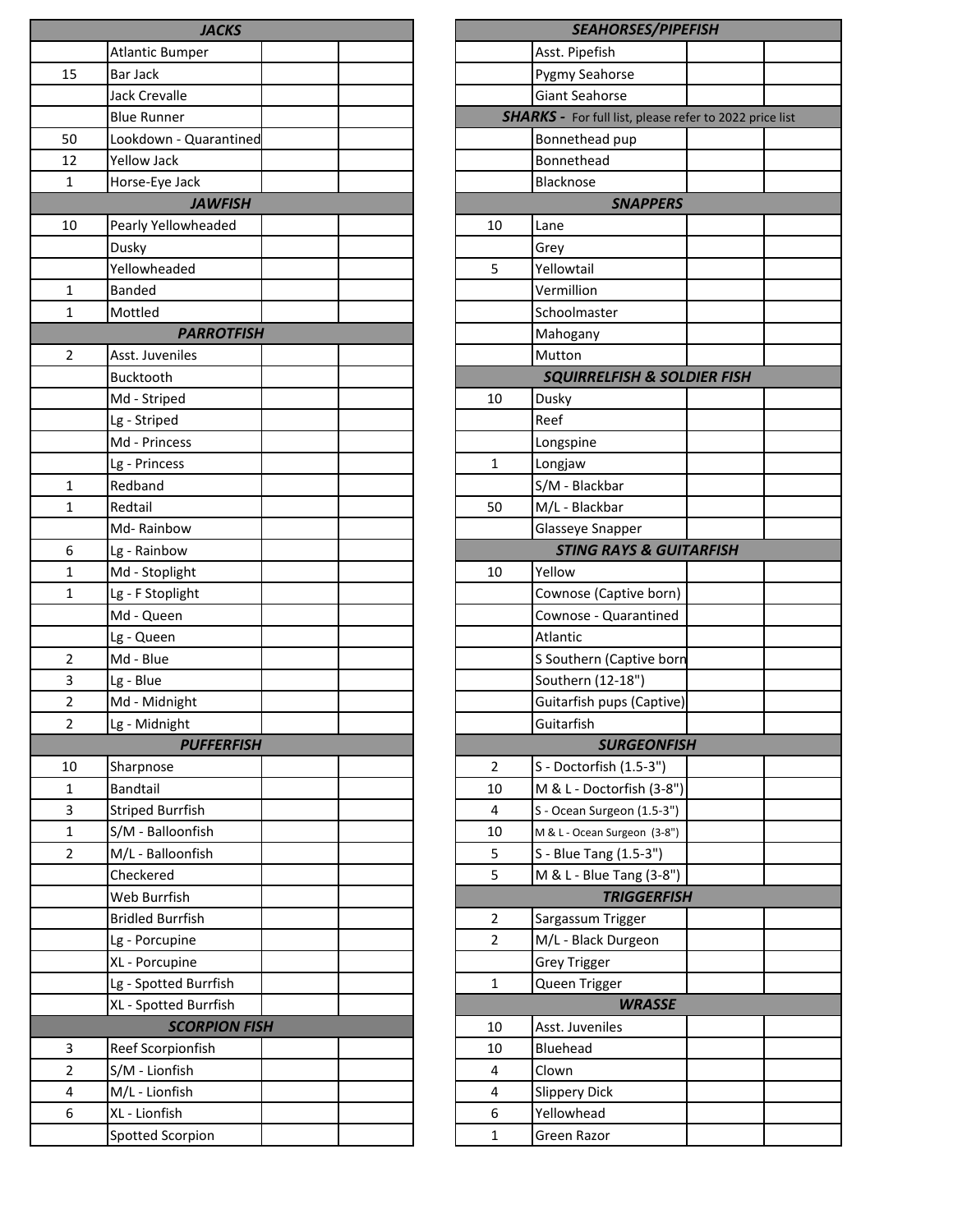|              | <b>WRASSE</b> (cont'd)            |  |                | <b>SEA OF CO</b>        |
|--------------|-----------------------------------|--|----------------|-------------------------|
|              | <b>Blackear</b>                   |  |                | Longnose Hawk           |
|              | Rainbow                           |  | 5              | Paddlefin Wrasse        |
| 10           | S/M - Creole                      |  |                | M Razor Surgeonfish     |
| 10           | M/L - Creole                      |  |                | Mexican Hogfish         |
|              | Lightning                         |  |                | <b>Barber Butterfly</b> |
| $\mathbf{1}$ | S/M - Puddingwife                 |  | 10             | Short Bigeye            |
|              | XL - Puddingwife                  |  |                | <b>Goldspot Moray</b>   |
|              | <b>MISCELLANEOUS FISH</b>         |  |                | Zebra Moray             |
| 1            | Redspotted Hawk                   |  | 2              | Sm - Cortez             |
|              | <b>Glassy Sweeper</b>             |  | 4              | Md - Cortez             |
| 15           | Spadefish                         |  | 4              | Lg - Cortez             |
|              | Md - Gulf Toadfish                |  | $\overline{2}$ | Sm - Passer             |
|              | Lg - Gulf Toadfish                |  | 12             | Md - Passer             |
|              | Bermuda Chub                      |  | 4              | Lg - Passer             |
|              | Needle Fish                       |  | $\overline{4}$ | <b>Black Puffer</b>     |
|              | White Mullet                      |  |                | Gold Puffer             |
|              | Sand Tilefish                     |  |                | <b>INVERTEBI</b>        |
|              | Sea Robin                         |  |                | <b>ANEMOI</b>           |
|              | Polka-dot Batfish                 |  |                | Curlique Anemone        |
|              | Trumpetfish                       |  | 20             | <b>Rock Anemone</b>     |
|              | Asst. Porgies                     |  | 15             | Condy Anemone           |
| 1            | Saucereye Porgies                 |  |                | Carpet Anemone          |
|              | S/M - Flounder                    |  |                | <b>CORALLIMORPHS</b>    |
|              | M/L - Flounder                    |  |                | Orange Ricordea         |
|              | <b>Flying Gunard</b>              |  | 20             | <b>Blue Ricordea</b>    |
|              | <b>SPECIALTY SPECIES</b>          |  | 30             | Green Ricordea          |
|              | <b>DEEPWATER COLLECTIONS</b>      |  | 5              | Warty Corallimorph      |
|              | <b>Tattler Bass</b>               |  |                | Mushroom Corallimo      |
|              | <b>Wrasse Bass</b>                |  |                | Cup Corallimorph        |
| 1            | Cave Bass                         |  |                | Sun Zoanthoid           |
|              | Candy Bass                        |  | 3              | Seamat Clump            |
| 4            | <b>Bluntnose Basslet</b>          |  |                | <i><b>CRAB</b></i>      |
|              | <b>Bank Butterfly</b>             |  | 500            | <b>Blue-Leg Hermit</b>  |
| 4            | S Red Barbier                     |  | 50             | Scarlet Reef Hermit     |
| 2            | <b>Bicolor Basslet</b>            |  | 25             | Red-Leg Hermit          |
| 2            | <b>Banded Basslet</b>             |  | 100            | Emerald                 |
| 4            | Martinique Bass                   |  |                | Fiddler                 |
| 3            | Spanish Flag                      |  | 5              | Sally Light Foot        |
|              | French Butterfly                  |  | 10             | Porcelain               |
|              | <b>SCHOOLING FISH (BAIT BALL)</b> |  | 10             | Arrow                   |
|              | <b>False Pilchard</b>             |  |                | Decorator Arrow         |
|              | Pilchard, 100 Lot                 |  | $\mathbf{1}$   | Decorator Sponge        |
|              | Pilchard, 500 Lot                 |  |                | Calico                  |
|              | Pilchard, 1000 Lot                |  |                | Spider                  |
|              | <b>Threadfin Herring</b>          |  | 5              | Sm - Hermit             |
|              | Threadfin Herring, 100 lo         |  | 5              | Md - Hermit             |
|              | Threadfin Herring, 500 lo         |  | 4              | L - Hermit              |
|              | Round Scad                        |  | 2              | XL - Hermit             |
|              | Round Scad, 100 Lot               |  | 100            | Sm - Horseshoe          |
|              | Round Scad, 500 Lot               |  |                | Md - Horseshoe          |
|              | Goggle Eye                        |  | 25             | Lg/XL - Horseshoe       |
|              |                                   |  |                |                         |

| <b>SEA OF CORTEZ</b> |                                |  |  |  |  |
|----------------------|--------------------------------|--|--|--|--|
|                      | Longnose Hawk                  |  |  |  |  |
| 5                    | Paddlefin Wrasse               |  |  |  |  |
|                      | M Razor Surgeonfish            |  |  |  |  |
|                      | Mexican Hogfish                |  |  |  |  |
|                      | <b>Barber Butterfly</b>        |  |  |  |  |
| 10                   | Short Bigeye                   |  |  |  |  |
|                      | <b>Goldspot Moray</b>          |  |  |  |  |
|                      | Zebra Moray                    |  |  |  |  |
| 2                    | Sm - Cortez                    |  |  |  |  |
| 4                    | Md - Cortez                    |  |  |  |  |
| 4                    | Lg - Cortez                    |  |  |  |  |
| 2                    | Sm - Passer                    |  |  |  |  |
| 12                   | Md - Passer                    |  |  |  |  |
| 4                    | Lg - Passer                    |  |  |  |  |
| 4                    | <b>Black Puffer</b>            |  |  |  |  |
|                      | Gold Puffer                    |  |  |  |  |
|                      | <b>INVERTEBRATES</b>           |  |  |  |  |
|                      | <b>ANEMONES</b>                |  |  |  |  |
|                      | Curlique Anemone               |  |  |  |  |
| 20                   | Rock Anemone                   |  |  |  |  |
| 15                   | Condy Anemone                  |  |  |  |  |
|                      | Carpet Anemone                 |  |  |  |  |
|                      | <b>CORALLIMORPHS/ZOANTHIDS</b> |  |  |  |  |
|                      | Orange Ricordea                |  |  |  |  |
| 20                   | <b>Blue Ricordea</b>           |  |  |  |  |
| 30                   | Green Ricordea                 |  |  |  |  |
| 5                    | <b>Warty Corallimorph</b>      |  |  |  |  |
|                      | Mushroom Corallimorph          |  |  |  |  |
|                      | Cup Corallimorph               |  |  |  |  |
|                      | Sun Zoanthoid                  |  |  |  |  |
| 3                    | Seamat Clump                   |  |  |  |  |
|                      | <b>CRABS</b>                   |  |  |  |  |
| 500                  | <b>Blue-Leg Hermit</b>         |  |  |  |  |
| 50                   | Scarlet Reef Hermit            |  |  |  |  |
| 25                   | Red-Leg Hermit                 |  |  |  |  |
| 100                  | Emerald                        |  |  |  |  |
|                      | Fiddler                        |  |  |  |  |
| 5                    | Sally Light Foot               |  |  |  |  |
| 10                   | Porcelain                      |  |  |  |  |
| 10                   | Arrow                          |  |  |  |  |
|                      | Decorator Arrow                |  |  |  |  |
| 1                    | Decorator Sponge               |  |  |  |  |
|                      | Calico                         |  |  |  |  |
|                      | Spider                         |  |  |  |  |
| 5                    | Sm - Hermit                    |  |  |  |  |
| 5                    | Md - Hermit                    |  |  |  |  |
| 4                    | L - Hermit                     |  |  |  |  |
| 2                    | XL - Hermit                    |  |  |  |  |
| 100                  | Sm - Horseshoe                 |  |  |  |  |
|                      | Md - Horseshoe                 |  |  |  |  |
| 25                   | Lg/XL - Horseshoe              |  |  |  |  |
|                      |                                |  |  |  |  |